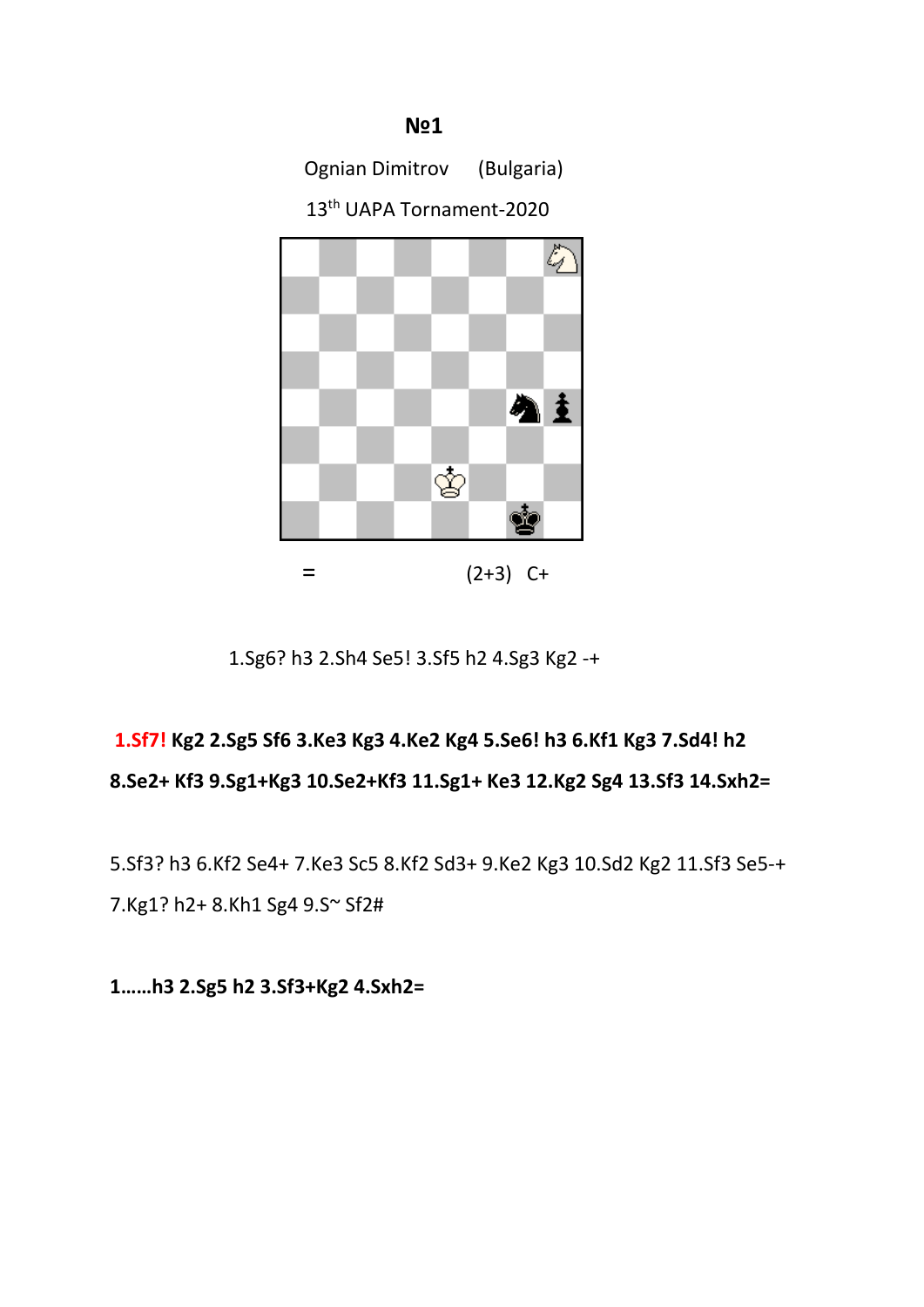Ognian Dimitrov (Bulgaria)

8<sup>th</sup> FIDE World Cup -2020



1.Rcxd6+? Qxd6!

1…….Rxd6? 2.Re5++ Kc6 3.Rc5+ Kb6 4.Qc7+ Ka6 5.Ra5#

**1.Rexd6++!Ke4 2.Qd5+ Ke3 3.Re6+ Rxe6 4.Rxe6+ Kf2 5.Qa2+ Kf3 6.Qe2+ Kg3 7.Rg6+ Kf4 8.Qf1+ Ke4 9.Re6+ Kd5 10.Qc4# 8.Qf2+ Ke4 9.Re6+ Kd5 10.Qa2#**

 **4…..Kf4 5.Qe4+ Kg3 6.Rg6+ Kf2 7.Rg2+ Kf1 8.Qe2#**

 **5….Kg3 6.Rg6+ Kf3 7.Qg2+ Kf4 8.Qf1+ Ke4 9.Re6+ Kd5 10.Qc4#**

 **8.Qf2+ Ke4 9. Re6+ Kd5 10.Qa2#**

 **6….Kf4 7. Qf2+ Ke4 8.Re6+ Kd5 9.Qa2#**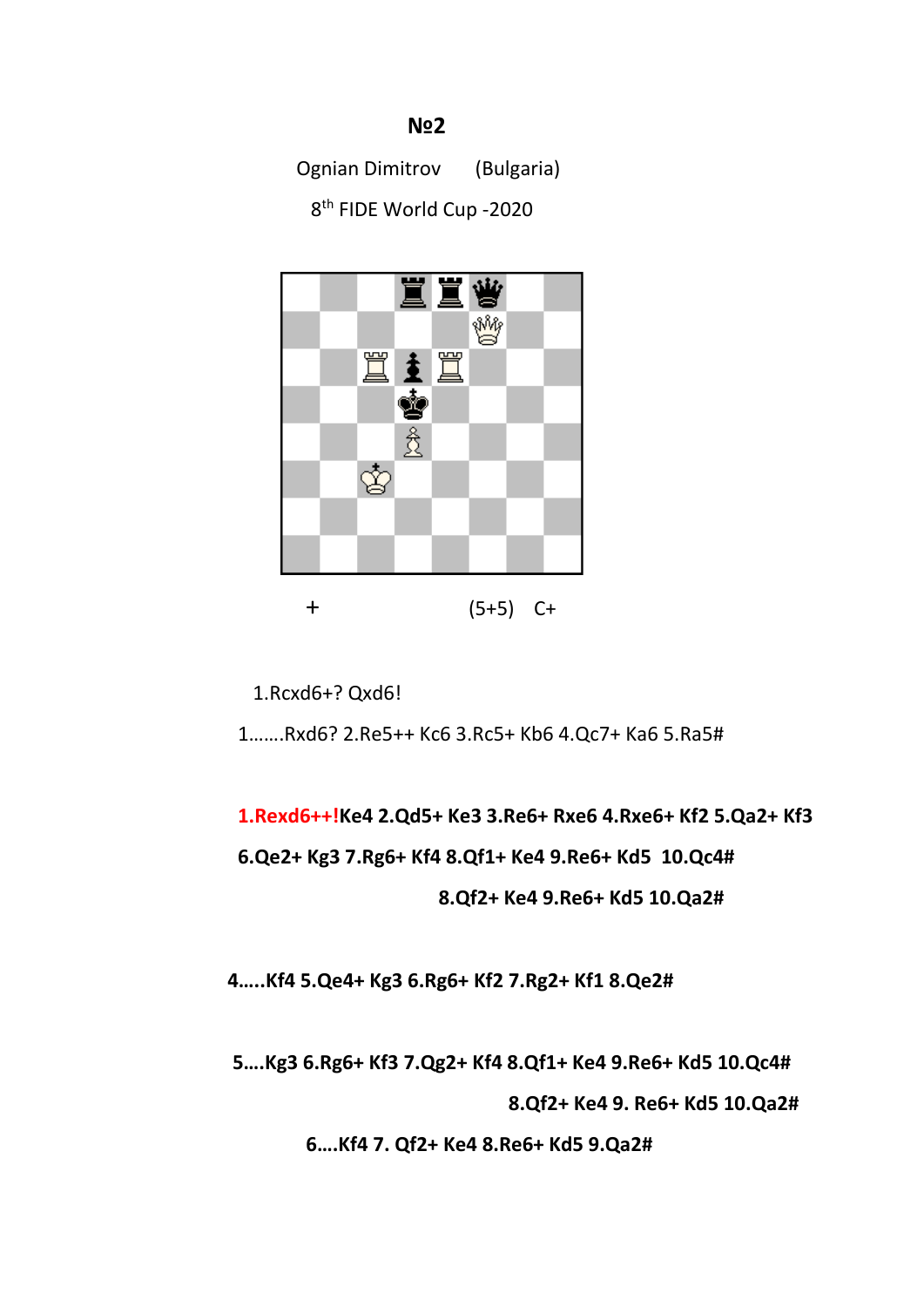Ognian Dimitrov (Bulgaria)

6th FRME-2020



+ (7+11) C+

1.Re4+ ? 1….Bxe4! 1…..Rxe4! 1…Kf5? 2.Qh5#

**1.Qh5+!Rf5 2.f4+Bxf4 3.Qxe2+Rxe2 4.Re4+Rxe4 5.Rxe4 Bxe4 6.d4+Sxd4 7.cxd4#**

- **1….f5 2.Qh8+ Qg7 3.Qxg7#**
- **2…Sxf4 3.Re4+ Bxe4 4.d4+ Sxd4 5.cxd4#**
- **3….Be3 4.Qxe3+ Be4 5.Qxe4+ Qxe4 6.Rxe4#**
- **4….Bxe4 5.d4+ Sxd4 6.cxd4#**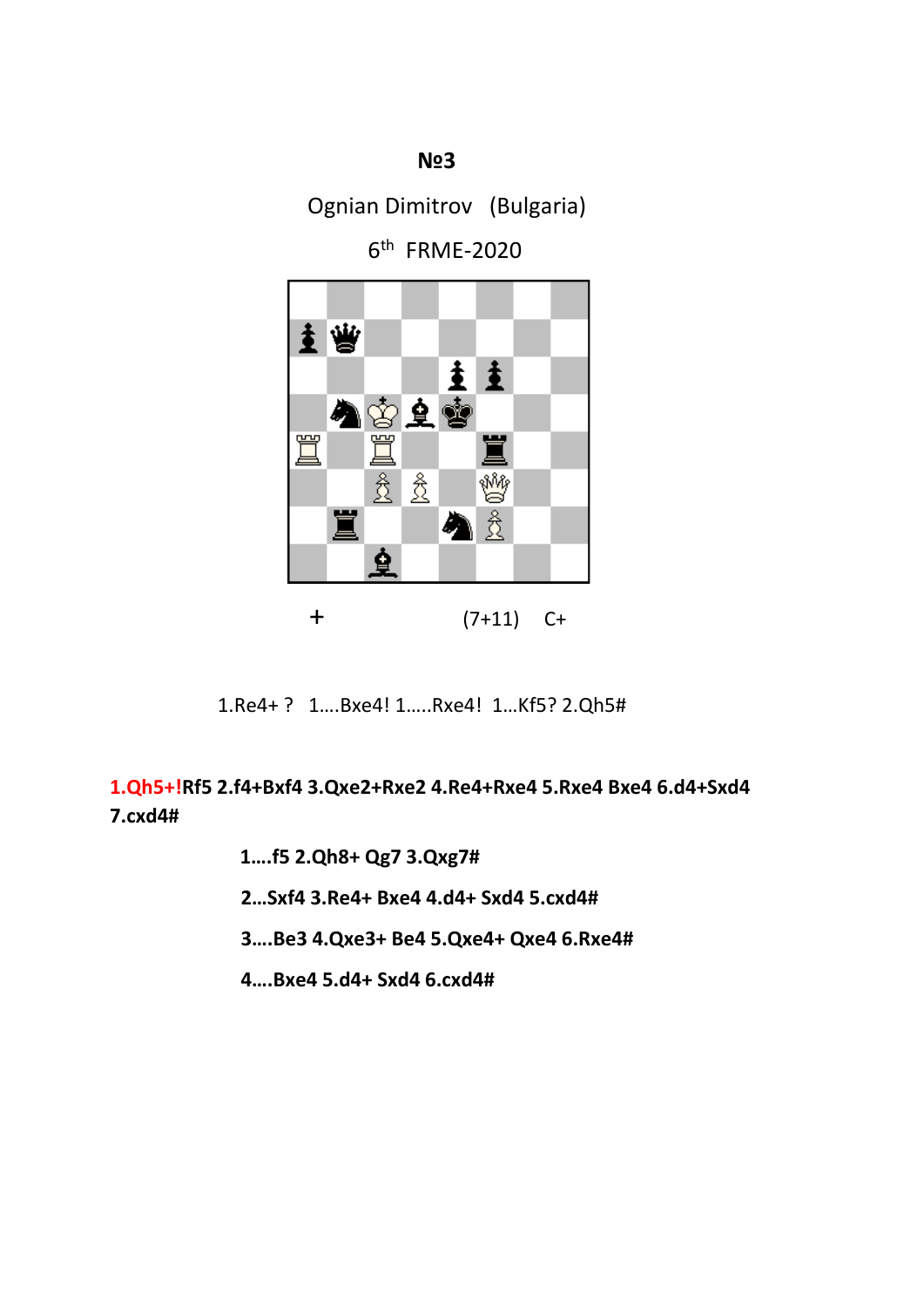

 **1.S2xf3+! exf3 2.Rxe2+ fxe2 3.Sf3+ Qxf3 4.Bc3+ Sd2 5.Qxc4! Rxc4=** 

**(6.Qxe2+ Kxe2=)**

5……Kf1 6.Qxe2+ Kg2 7.Qf1+Kh2 8.Qh3+ Kg1 9.Qf1+=

7……Kxf1=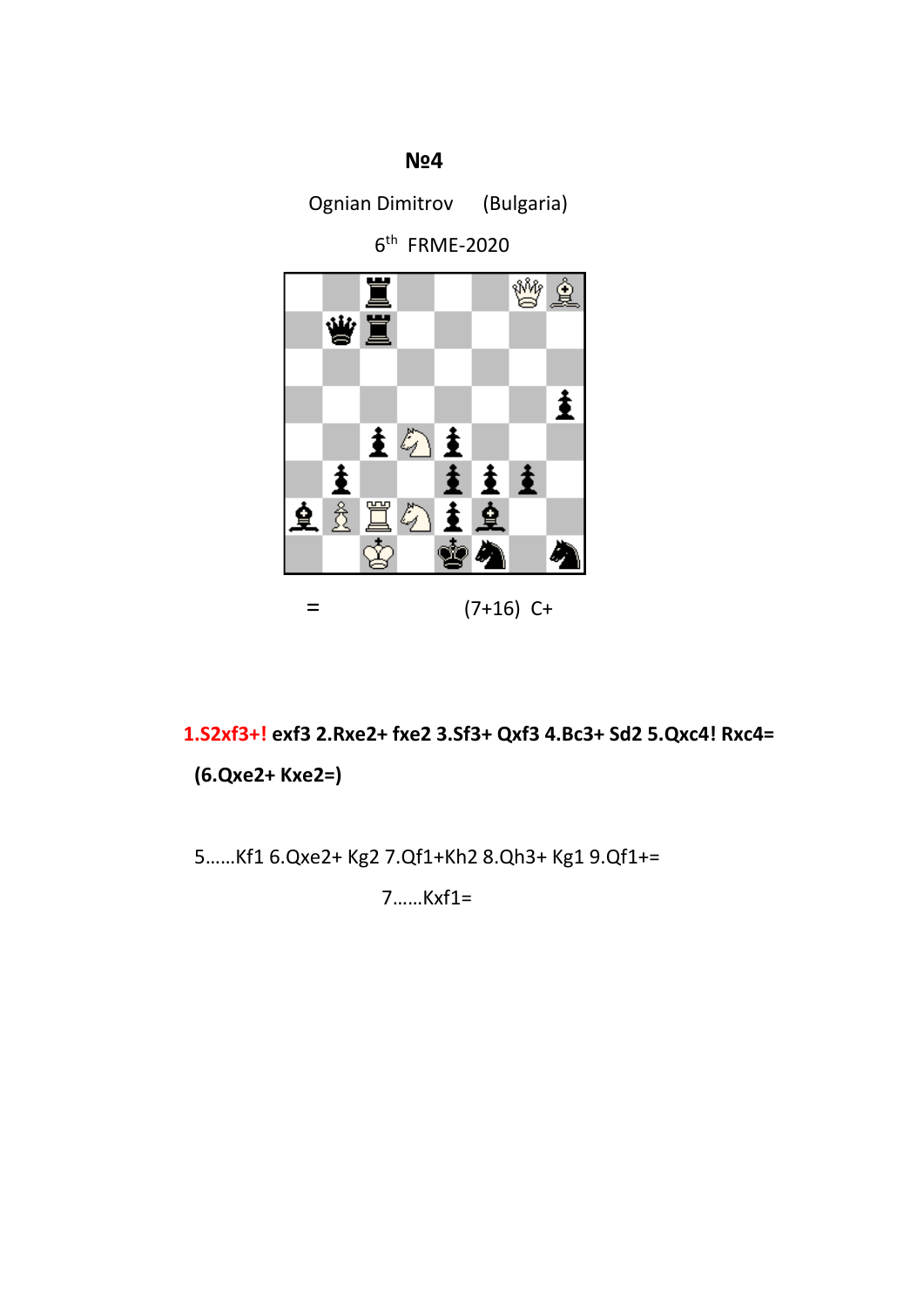Ognian Dimitrov (Bulgaria)

7th FRME-2021



**1.Rh4+! Bxh4 2.Qg4+ Be4+ 3.Sf3+ Kc4 4.Qe6+ Bd5 5.Qa6+ Kb4 6.Qxa4+ Kxa4= 3…Kd5 4.Qe6+ Kxe6=**

1…Be4+ 2.Rxe4+ Kxe4 3.Qg4+ +-

1…Bf4 2.Rxf4+ Be4+ 3.Rxe4+ Kxe4 4.Qe6+ Kd4 5.Sf3#

 **4….Kb5 5.Qa6+ Kb4 6.Qxa4+ Kxa4 =**

 **4…Kb4 5.Qc4+ Ka3 6.Qxa4+ Kb2 7.Qb3+ Ka1 8.Qa2+ Kxa2=**

**6.Qb3+? Qxb3!**